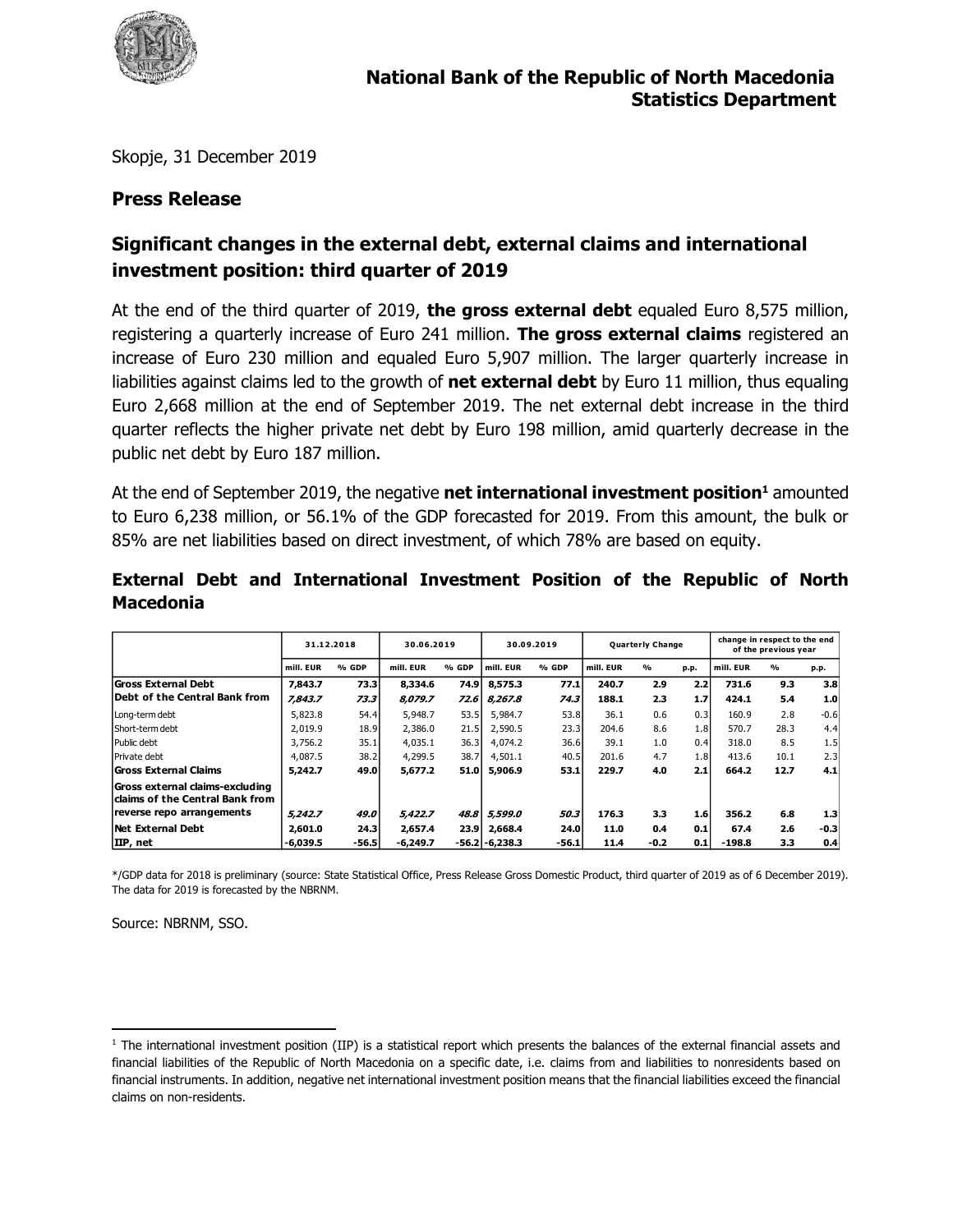

## **Gross external debt**

At the end of September 2019, **the gross external debt** totaled Euro 8,575 million (or 77.1% of GDP) and registered a quarterly increase of Euro 241 million (or 2.9%). If the effect of central bank specific activities for foreign reserves management is excluded from the debt<sup>2</sup>, the quarterly rise in gross debt is Euro 188 million. This quarterly change arises from private external debt, which registered quarterly growth of Euro 202 million, mainly due to the higher debt of the nonbanking private sector and intercompany lending, which explain 94% of the quarterly change. On the other hand, in this quarter, public debt (excluding central bank specific activities for foreign reserves management) decreased by Euro 13 million, mainly as a result of the reduced debt of the government sector (by Euro 50 million) amid growth of the debt of public banks and public enterprises (by Euro 34 million).



Source: NBRNM.

Compared to the end of 2018, the gross external debt increased by Euro 732 million, or 9.3%. If the effect of central bank specific activities regarding foreign reserves management is excluded, the gross external debt is higher by Euro 424 million, amid private debt growth of Euro 414 million and external public debt growth of Euro 11 million. The private debt growth is explained with the increased non-banking sector liabilities (by Euro 237 million), intercompany landing (by Euro 115 million) and private banks (by Euro 61 million). At the same time, the public debt increase arises from the higher liabilities of the public banks and public enterprises (by Euro 68 million), compared to the reduced liabilities of the government sector (by Euro 59 million).

### **Gross external claims**

 $\overline{\phantom{a}}$ 

At the end of September 2019, gross external claims totaled Euro 5,907 million (or 53.1% of GDP) and registered quarterly increase of Euro 230 million (or 4%). If the effect of the central

<sup>&</sup>lt;sup>2</sup> Refers to repo activities of the National Bank. Entering into repo transactions creates liabilities (classified under the "loan" category) that increase gross debt. At the same time, claims created from reverse repo agreements tend to increase gross claims. The NBRNM simultaneously carries out matched repo and reverse repo agreements in nearly identical amounts. In general, as they are concluded simultaneously, these transactions have a neutral net effect as they appear in almost identical amount on both the liabilities and the assets side, and accordingly have no effect on the total net external debt.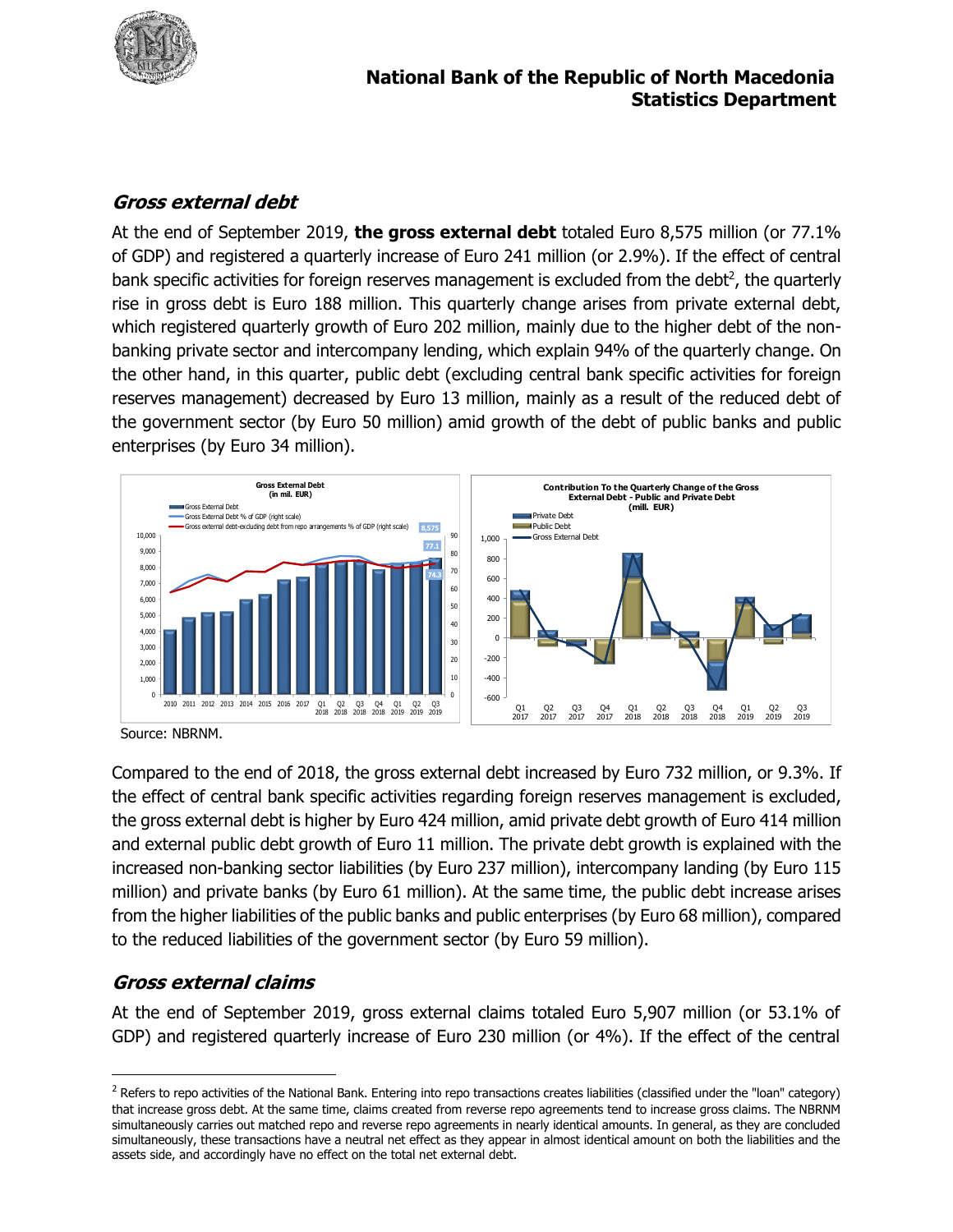

#### **National Bank of the Republic of North Macedonia Statistics Department**

bank specific activities regarding foreign reserves management is excluded, gross external claims are higher by Euro 176 million, primarily due to the increased public claims (by Euro 173 million) and a lower growth of private claims (by Euro 3 million).

Compared to the end of the preceding year, the external claims increased by Euro 664 million. If the effect of central bank specific activities regarding foreign reserves management is excluded, gross external claims are higher by Euro 356 million, as a result of increased public and private claims (Euro 207 million and Euro 150 million, respectively). The growth in public claims reflects the increase in the official foreign reserves with the central bank, while the growth in private claims is explained by the increased intercompany claims (by Euro 281 million), given the reduced claims of deposit-taking corporations (by Euro 68 million) and other sectors (by Euro 63 million).



Source: NBRNM.

### **Net external debt**

At the end of the third quarter of 2019, net external debt amounted to Euro 2,668 million, (24% of GDP). Given the larger quarterly increase in gross external debt compared to gross external claims, in the third quarter of 2019, net external debt increased by Euro 11 million, or by 0.4%. In addition, the net private debt increased (by Euro 198 million), while the net public debt decreased (by Euro 187 million).

Compared to the end of 2018, the net external debt increased by Euro 67 million (or by 2.6%), given the rise of the net private debt (of Euro 264 million), and the decline in net public debt (of Euro 197 million). Thereby, the debt of the private sector still has higher share in the total net debt (65%).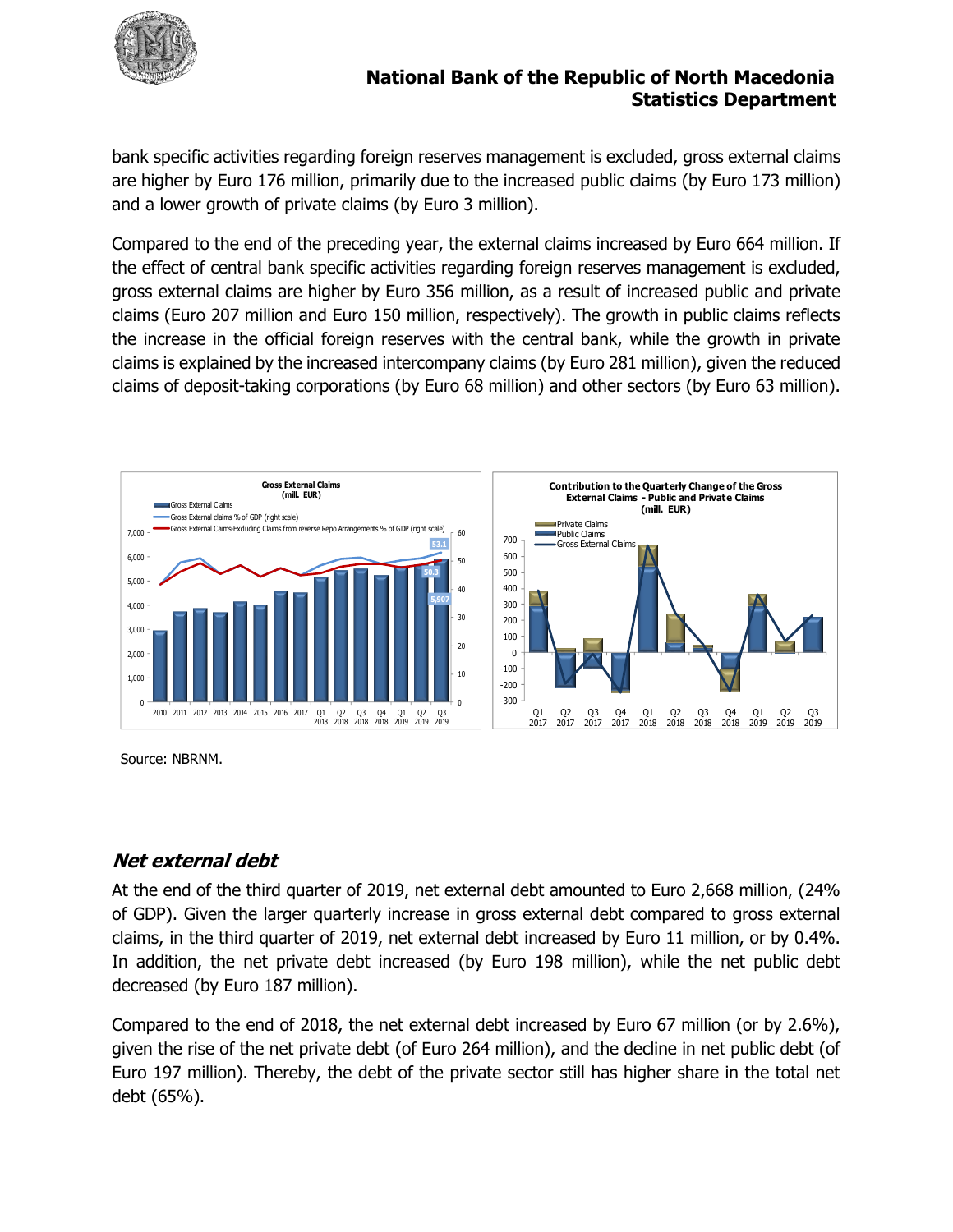

## **National Bank of the Republic of North Macedonia Statistics Department**



Source: NBRNM.

#### **International Investment Position, net**

The negative net international investment position (IIP) during the third quarter of 2019 was reduced by Euro 11 million and amounted to Euro 6.238 million, representing 56.1% of the GDP forecast for 2019.

The quarterly decrease in the negative net IIP reflects the higher assets increase (of Euro 286 million) compared to the increase of liabilities (of Euro 274 million). By instrument, net liabilities based on equity instruments decreased by Euro 22 million, while net liabilities based on debt instruments increased by Euro 11 million.

Compared to the end of the previous year, the negative net IIP, increased by Euro 199 million, as a result of the increase in the net liabilities based on equity instruments (of Euro 131 million) and on debt instruments (of Euro 67 million). The growth of net liabilities on equity instruments arises from net liabilities on direct investments.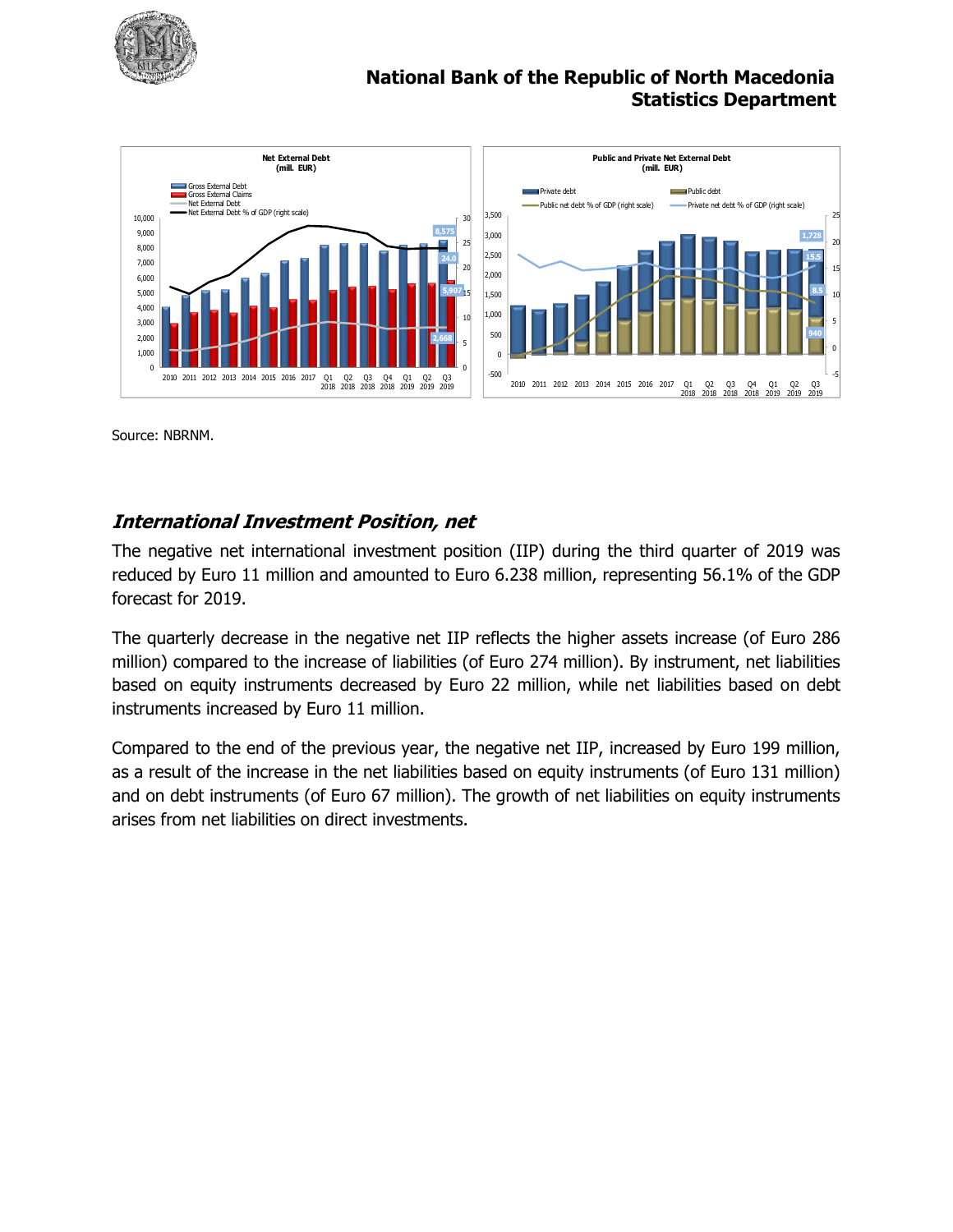

#### **International Investment Position of the Republic of North Macedonia**

| IIP, by instruments                                                                    | 2010       | 2011                | 2012    | 2013       | 2014       | 2015       | 2016       | 2017       | 01-2018    | 02-2018    | 03-2018    | 04-2018    | Q1-2019    | 02-2019    | 03-2019    |
|----------------------------------------------------------------------------------------|------------|---------------------|---------|------------|------------|------------|------------|------------|------------|------------|------------|------------|------------|------------|------------|
|                                                                                        |            |                     |         |            |            |            |            |            |            |            |            |            |            |            |            |
| Net International Investment Position                                                  | $-3.629.5$ | $-3.965.8 -4.177.6$ |         | $-4.558.4$ | $-4.549.0$ | $-5.082.7$ | $-5.576.0$ | $-5,822.5$ | $-6.118.0$ | $-6.143.3$ | $-6.193.7$ | $-6.039.5$ | $-6.221.1$ | $-6.249.7$ | $-6,238.3$ |
| <b>Assets</b>                                                                          | 3,258.4    | 4.113.2             | 4.257.5 | 4.082.5    | 4,634.0    | 4.571.9    | 5.171.3    | 5.157.3    | 5.835.1    | 6.105.6    | 6.156.4    | 5.913.6    | 6,309.3    | 6.421.5    | 6.707.2    |
| Direct investment                                                                      | 333.6      | 393.6               | 533.6   | 617.8      | 475.6      | 655.0      | 811.9      | 967.6      | 1.021.2    | 1.083.9    | 1.125.3    | 896.2      | 1.052.2    | 1.156.9    | 1,205.5    |
| Portfolio investment<br>Financial derivatives (other than reserves) and employee stock | 25.9       | 45.5                | 63.1    | 107.7      | 155.0      | 212.6      | 255.2      | 300.2      | 310.4      | 337.2      | 345.1      | 321.2      | 341.1      | 366.2      | 381.5      |
| options                                                                                | 0.0        | 0.0                 | 0.0     | 0.0        | 0.0        | 0.0        | 0.0        | 0.0        | 0.0        | 0.0        | 0.0        | 0.0        | 0.0        | 0.0        | 0.0        |
| Other equity                                                                           | 0.0        | 0.0                 | 0.0     | 0.9        | 0.9        | 1.0        | 1.2        | 2.8        | 2.8        | 2.8        | 2.9        | 2.9        | 2.9        | 2.8        | 2.9        |
| Currency and deposits                                                                  | 555.1      | 588.2               | 537.0   | 540.0      | 623.6      | 615.4      | 627.3      | 635.5      | 668.8      | 675.9      | 683.7      | 694.0      | 674.6      | 591.0      | 618.3      |
| Loans                                                                                  | 86.3       | 320.1               | 246.4   | 91.3       | 98.2       | 67.1       | 52.1       | 56.1       | 348.5      | 349.8      | 312.7      | 74.5       | 375.1      | 338.2      | 395.9      |
| Insurance, pension, and standardized quarantee schemes                                 | 0.0        | 0.0                 | 0.0     | 0.0        | 0.0        | 0.0        | 0.0        | 0.0        | 0.0        | 0.0        | 0.0        | 0.0        | 0.0        | 0.0        | 0.0        |
| Trade credit and advances                                                              | 543.0      | 696.9               | 684.1   | 730.3      | 842.7      | 757.4      | 809.6      | 858.8      | 906.1      | 1.013.7    | 977.4      | 1.057.2    | 996.4      | 1.037.9    | 975.1      |
| Other accounts receivable/payable                                                      | 0.0        | 0.0                 | 0.0     | 1.4        | 1.5        | 1.7        | 0.5        | 0.1        | 0.1        | 0.2        | 0.4        | 0.5        | 0.5        | 0.2        | 0.6        |
| Reserve assets                                                                         | 1.714.5    | 2.068.9             | 2.193.3 | 1.993.0    | 2,436.5    | 2.261.8    | 2.613.4    | 2.336.3    | 2,577.1    | 2,642.2    | 2,709.1    | 2.867.1    | 2,866.4    | 2,928.2    | 3.127.5    |
|                                                                                        | 0.0        | 0.0                 | 0.0     | 0.0        | 0.0        | 0.0        | 0.0        | 0.0        | 0.0        | 0.0        | 0.0        | 0.0        | 0.0        | 0.0        | 0.0        |
| <b>Liabilities</b>                                                                     | 6.887.9    | 8.079.0             | 8,435.1 | 8,640.8    | 9,183.0    | 9,654.6    | 10.747.3   | 10,979.8   | 11,953.1   | 12,248.9   | 12,350.1   | 11,953.0   | 12,530.5   | 12,671.2   | 12,945.4   |
| Direct investment                                                                      | 3.514.8    | 3.914.4             | 4,146.8 | 4,485.7    | 4,378.3    | 4.951.3    | 5.392.2    | 5.598.1    | 5.915.3    | 6.133.3    | 6.250.9    | 6.141.3    | 6.347.1    | 6.462.1    | 6,525.0    |
| Portfolio investment<br>Financial derivatives (other than reserves) and employee stock | 398.6      | 324.7               | 408.3   | 253.2      | 776.6      | 848.8      | 1,362.2    | 1,476.3    | 1.891.8    | 1.876.2    | 1,838.7    | 1.813.2    | 1.821.6    | 1,826.4    | 1,777.8    |
| options                                                                                | 0.0        | 0.0                 | 0.0     | 0.0        | 0.0        | 0.0        | 0.0        | 0.0        | 0.0        | 0.0        | 0.0        | 0.0        | 0.0        | 0.0        | 0.0        |
| Other equity                                                                           | 0.0        | 0.0                 | 0.0     | 4.1        | 4.4        | 4.3        | 6.0        | 2.3        | 2.7        | 3.2        | 3.7        | 4.2        | 4.2        | 4.2        | 4.2        |
| Currency and deposits                                                                  | 195.8      | 134.0               | 198.7   | 168.4      | 157.7      | 148.5      | 174.2      | 195.2      | 191.8      | 192.7      | 191.8      | 206.2      | 208.7      | 221.5      | 207.9      |
| Loans                                                                                  | 2.028.5    | 2.785.9             | 2.771.8 | 2.883.1    | 3.024.4    | 2.961.7    | 3.014.7    | 2.872.0    | 3,070.9    | 3,159.2    | 3.159.8    | 2,883.4    | 3,216.6    | 3.197.0    | 3,333.7    |
| Insurance, pension, and standardized quarantee schemes                                 | 0.0        | 0.0                 | 0.0     | 0.0        | 0.0        | 0.0        | 0.0        | 0.0        | 0.0        | 0.0        | 0.0        | 0.0        | 0.0        | 0.0        | 0.0        |
| Trade credit and advances                                                              | 673.8      | 841.7               | 832.8   | 773.2      | 763.4      | 656.7      | 714.6      | 757.7      | 803.0      | 805.0      | 825.9      | 824.8      | 851.1      | 879.8      | 961.9      |
| Other accounts receivable/pavable                                                      | 0.0        | 0.0                 | 0.0     | 0.0        | 0.0        | 0.0        | 0.0        | 0.0        | 0.0        | 0.0        | 0.0        | 0.0        | 0.0        | 0.0        | 52.9       |
| Special drawing rights (Net incurrence of liabilities)                                 | 76.4       | 78.3                | 76.7    | 73.2       | 78.2       | 83.2       | 83.2       | 78.2       | 77.5       | 79.2       | 79.2       | 79.8       | 81.2       | 80.2       | 81.9       |

#### Source: NBRNM.



Source: NBRNM.